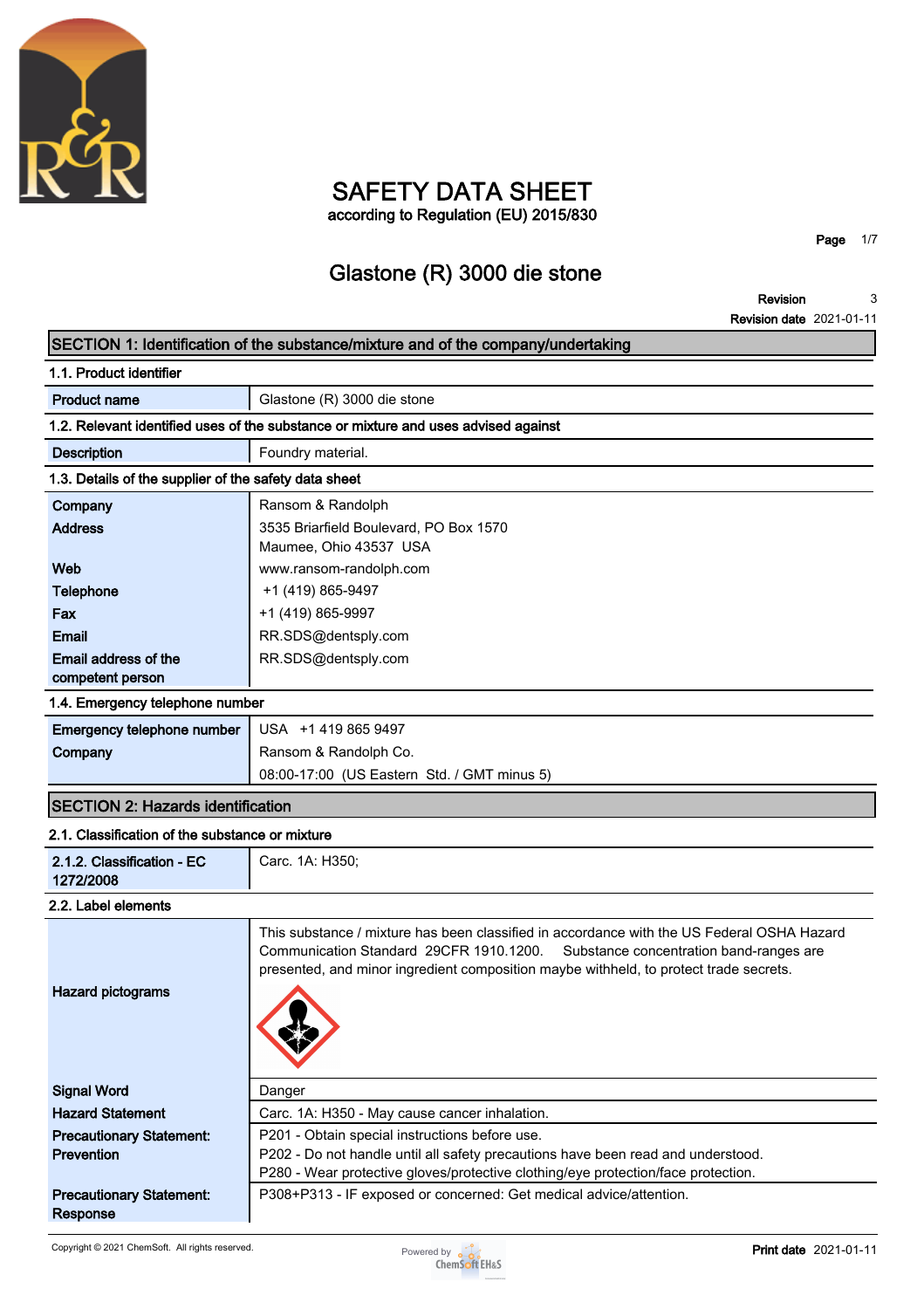| 2.2. Label elements                                      |                                                                        |  |
|----------------------------------------------------------|------------------------------------------------------------------------|--|
| <b>Precautionary Statement:</b><br><b>Storage</b>        | P405 - Store locked up.                                                |  |
| <b>Precautionary Statement:</b><br><b>Disposal</b>       | P501 - Dispose of contents/container to local and national regulations |  |
| 2.3. Other hazards                                       |                                                                        |  |
| Other hazards                                            | Product contains crystalline silica.                                   |  |
| <b>Further information</b>                               |                                                                        |  |
|                                                          | Not applicable. PBT and vPvB assessment.                               |  |
| <b>SECTION 3: Composition/information on ingredients</b> |                                                                        |  |
| 3.2. Mixtures                                            |                                                                        |  |
|                                                          |                                                                        |  |
| EC 1272/2008                                             |                                                                        |  |
|                                                          |                                                                        |  |

| <b>Chemical Name</b><br>Index No.          | CAS No.    | EC No.    | <b>REACH Registration</b><br><b>Number</b> | Conc.<br>(%w/w) | Classification                      |
|--------------------------------------------|------------|-----------|--------------------------------------------|-----------------|-------------------------------------|
| Calcium sulfate (Plaster of Paris)         | 26499-65-0 |           |                                            |                 |                                     |
| silica (cristobalite conc. $\ge$ /= 1.0 %) | 14464-46-1 | 238-455-4 |                                            |                 | Carc. 1A: H350: STOT RE 1:<br>H372: |

### **Further information**

**Full text for all Risk Phrases mentioned in this section are displayed in Section 16.**

### **SECTION 4: First aid measures**

# **4.1. Description of first aid measures**

| Inhalation                              | Move the exposed person to fresh air.                                           |  |
|-----------------------------------------|---------------------------------------------------------------------------------|--|
| Eye contact                             | Rinse immediately with plenty of water for 15 minutes holding the eyelids open. |  |
| <b>Skin contact</b>                     | Wash with soap and water.                                                       |  |
| Ingestion                               | Drink 1 to 2 glasses of water. DO NOT INDUCE VOMITING.                          |  |
|                                         | 4.2. Most important symptoms and effects, both acute and delayed                |  |
| Inhalation                              | May cause irritation to respiratory system.                                     |  |
| Eye contact                             | May cause irritation to eyes.                                                   |  |
| <b>Skin contact</b>                     | May cause irritation to skin.                                                   |  |
| Ingestion                               | May cause irritation to mucous membranes.                                       |  |
|                                         | 4.3. Indication of any immediate medical attention and special treatment needed |  |
| Inhalation                              | Seek medical attention if irritation or symptoms persist.                       |  |
| Eye contact                             | Seek medical attention if irritation or symptoms persist.                       |  |
| <b>Skin contact</b>                     | Seek medical attention if irritation or symptoms persist.                       |  |
| Ingestion                               | Seek medical attention if irritation or symptoms persist.                       |  |
| <b>SECTION 5: Firefighting measures</b> |                                                                                 |  |
|                                         |                                                                                 |  |

#### **5.1. Extinguishing media**

|                                                            | Use extinguishing media appropriate to the surrounding fire conditions. |
|------------------------------------------------------------|-------------------------------------------------------------------------|
| 5.2. Special hazards arising from the substance or mixture |                                                                         |
|                                                            | Burning produces irritating, toxic and obnoxious fumes.                 |

#### **5.3. Advice for firefighters**

**Self-contained breathing apparatus. Wear suitable protective clothing.**

### **SECTION 6: Accidental release measures**

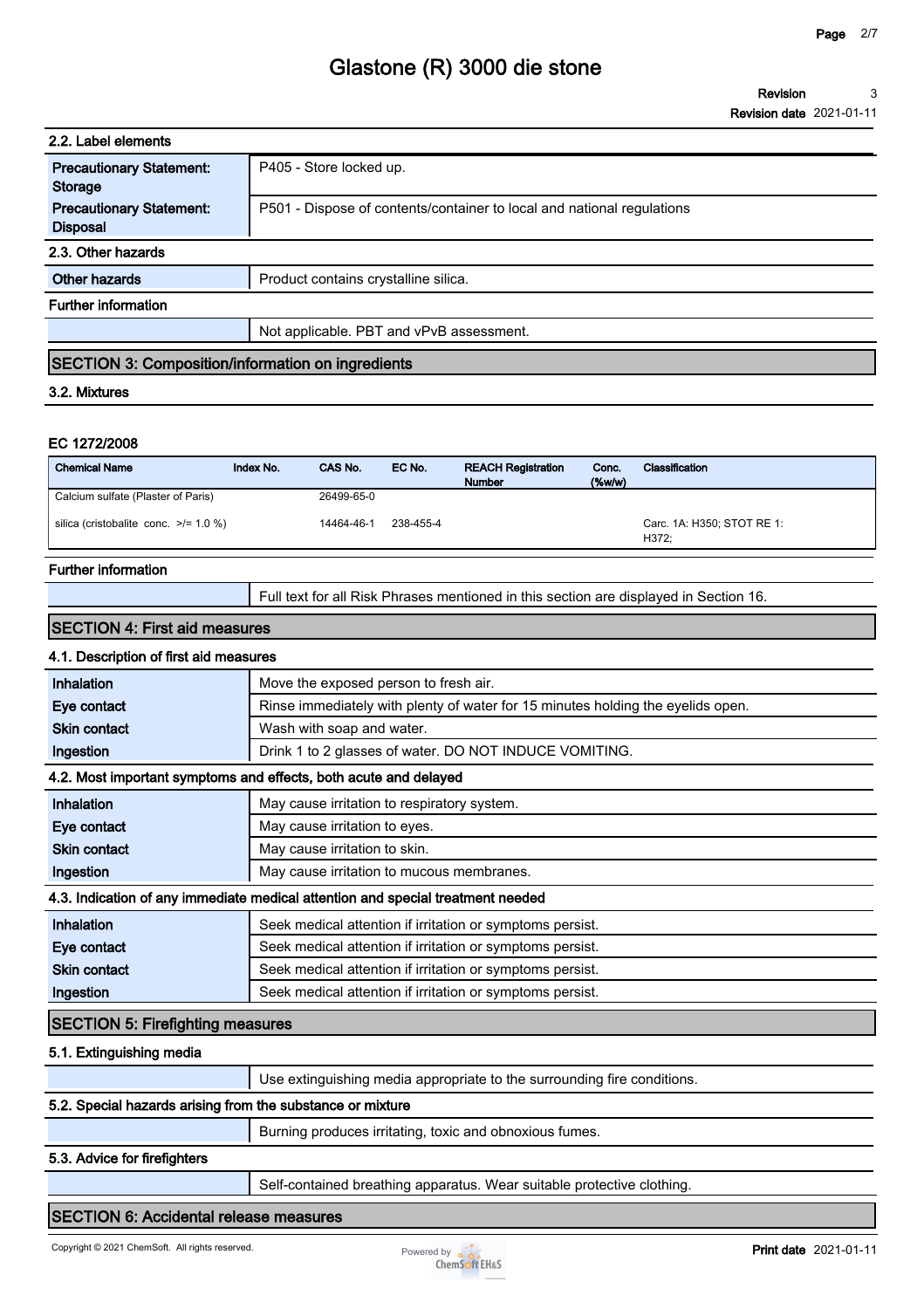**Revision date 2021-01-11**

### **6.1. Personal precautions, protective equipment and emergency procedures**

|                                                                   | o. i. Personal precaduons, protective equipment and emergency procedures                                                                          |
|-------------------------------------------------------------------|---------------------------------------------------------------------------------------------------------------------------------------------------|
|                                                                   | Avoid raising dust. Wear suitable respiratory equipment when necessary.                                                                           |
| 6.2. Environmental precautions                                    |                                                                                                                                                   |
|                                                                   | No environmental requirements.                                                                                                                    |
| 6.3. Methods and material for containment and cleaning up         |                                                                                                                                                   |
|                                                                   | Avoid raising dust. Clean the area using a vacuum cleaner. Transfer to suitable, labelled<br>containers for disposal.                             |
| 6.4. Reference to other sections                                  |                                                                                                                                                   |
|                                                                   | See section [2, 8 & 13] for further information.                                                                                                  |
| <b>SECTION 7: Handling and storage</b>                            |                                                                                                                                                   |
| 7.1. Precautions for safe handling                                |                                                                                                                                                   |
|                                                                   | Avoid raising dust. Ensure adequate ventilation of the working area. In case of insufficient<br>ventilation, wear suitable respiratory equipment. |
|                                                                   | Do not eat, drink or smoke in areas where this product is used or stored. Wash hands after<br>handling the product.                               |
| 7.2. Conditions for safe storage, including any incompatibilities |                                                                                                                                                   |
|                                                                   | Keep containers tightly closed.                                                                                                                   |
| 7.3. Specific end use(s)                                          |                                                                                                                                                   |
|                                                                   | Foundry material.                                                                                                                                 |
| <b>SECTION 8: Exposure controls/personal protection</b>           |                                                                                                                                                   |

### **8.1. Control parameters**

| all respirable crystalline silica - sum of all types - quartz + cristobalite TWA PEL OSHA (respirable<br>fraction) $0.050$ mg/m3<br>Action Level OSHA (respirable fraction) 0.025 mg/m3. | exposure limits - calcium sulfate - 10 mg/m3 TWA ACGIH TLV (inhalable fraction); 5 mg/m3 8 hr<br>-TWA PEL (respirable fraction). |
|------------------------------------------------------------------------------------------------------------------------------------------------------------------------------------------|----------------------------------------------------------------------------------------------------------------------------------|
|                                                                                                                                                                                          |                                                                                                                                  |

#### **8.1.1. Exposure Limit Values**

| Calcium sulfate (Plaster of Paris) | WEL 8-hr limit ppm: -         | WEL 8-hr limit mg/m3: -      |
|------------------------------------|-------------------------------|------------------------------|
|                                    | WEL 15 min limit ppm: -       | WEL 15 min limit mg/m3: -    |
|                                    | WEL 8-hr limit mg/m3 total 10 | WEL 15 min limit mg/m3 total |
|                                    | inhalable dust:               | inhalable dust:              |
|                                    | WEL 8-hr limit mg/m3 total 4  | WEL 15 min limit mg/m3 total |
|                                    | respirable dust:              | respirable dust:             |

#### **8.2. Exposure controls**

| 8.2.1. Appropriate engineering<br>controls | Ensure adequate ventilation of the working area.                                        |
|--------------------------------------------|-----------------------------------------------------------------------------------------|
| 8.2.2. Individual protection<br>measures   | Protective clothing.                                                                    |
| Eye / face protection                      | In case of splashing, wear:. Approved safety goggles. safety glasses with side-shields. |

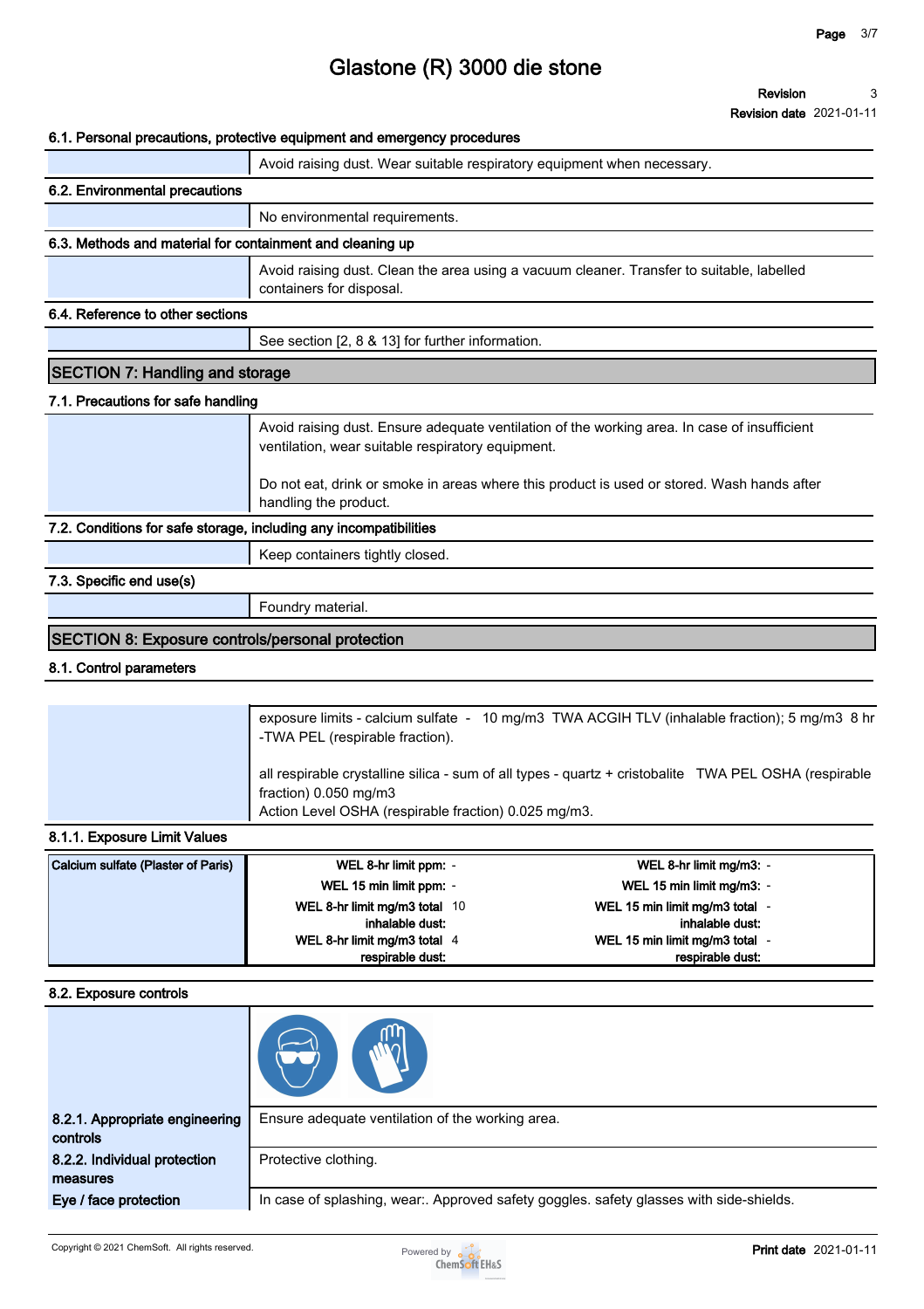**Revision Revision date 2021-01-11 3**

| 8.2. Exposure controls                    |                                                    |  |
|-------------------------------------------|----------------------------------------------------|--|
| Skin protection -<br>Handprotection       | Wear suitable gloves.                              |  |
| <b>Respiratory protection</b>             | Suitable respiratory equipment.                    |  |
| 8.2.3. Environmental exposure<br>controls | Not normally required.                             |  |
| Occupational exposure<br>controls         | Appropriate local exhaust ventilation is required. |  |
|                                           |                                                    |  |

### **SECTION 9: Physical and chemical properties**

## **9.1. Information on basic physical and chemical properties**

| Appearance                                     | Powder                                        |
|------------------------------------------------|-----------------------------------------------|
|                                                | <b>Colour</b> Blue/Green                      |
| Odour Mild                                     |                                               |
|                                                | $pH$ 6 - 8                                    |
| Melting point $\parallel$ 1450 °C              |                                               |
|                                                | <b>Freezing Point   Not applicable.</b>       |
| Initial boiling point   Not applicable.        |                                               |
| Evaporation rate   Not applicable.             |                                               |
| Flammability (solid, gas) Not applicable.      |                                               |
| Vapour pressure   Not applicable.              |                                               |
|                                                | Vapour density   Not applicable.              |
|                                                | <b>Relative density</b> 3 (H2O = 1 $@$ 20 °C) |
|                                                | Fat Solubility Not applicable.                |
| <b>Partition coefficient</b> No data available |                                               |
| Autoignition temperature Not applicable.       |                                               |
|                                                | Viscosity   No data available                 |
| <b>Explosive properties</b> Not applicable.    |                                               |
| Oxidising properties Not applicable.           |                                               |
| Solubility                                     | Slightly soluble in water                     |

## **9.2. Other information**

|                                       | <b>Conductivity</b> No data available |
|---------------------------------------|---------------------------------------|
|                                       | Surface tension   No data available   |
|                                       | Gas group Not applicable.             |
| Benzene Content   Not applicable.     |                                       |
|                                       | Lead content Not applicable.          |
| VOC (Volatile organic Not applicable. |                                       |
| compounds)                            |                                       |
|                                       |                                       |

# **SECTION 10: Stability and reactivity**

# **10.1. Reactivity**

|                                          | Not applicable.                                                                               |
|------------------------------------------|-----------------------------------------------------------------------------------------------|
| 10.2. Chemical stability                 |                                                                                               |
|                                          | Stable under normal conditions.                                                               |
| 10.3. Possibility of hazardous reactions |                                                                                               |
|                                          | No Significant Hazard.                                                                        |
| 10.4. Conditions to avoid                |                                                                                               |
|                                          | When mixed with water, this product can become very hot. Do not make moulds of any body part. |
| 10.5. Incompatible materials             |                                                                                               |
|                                          |                                                                                               |

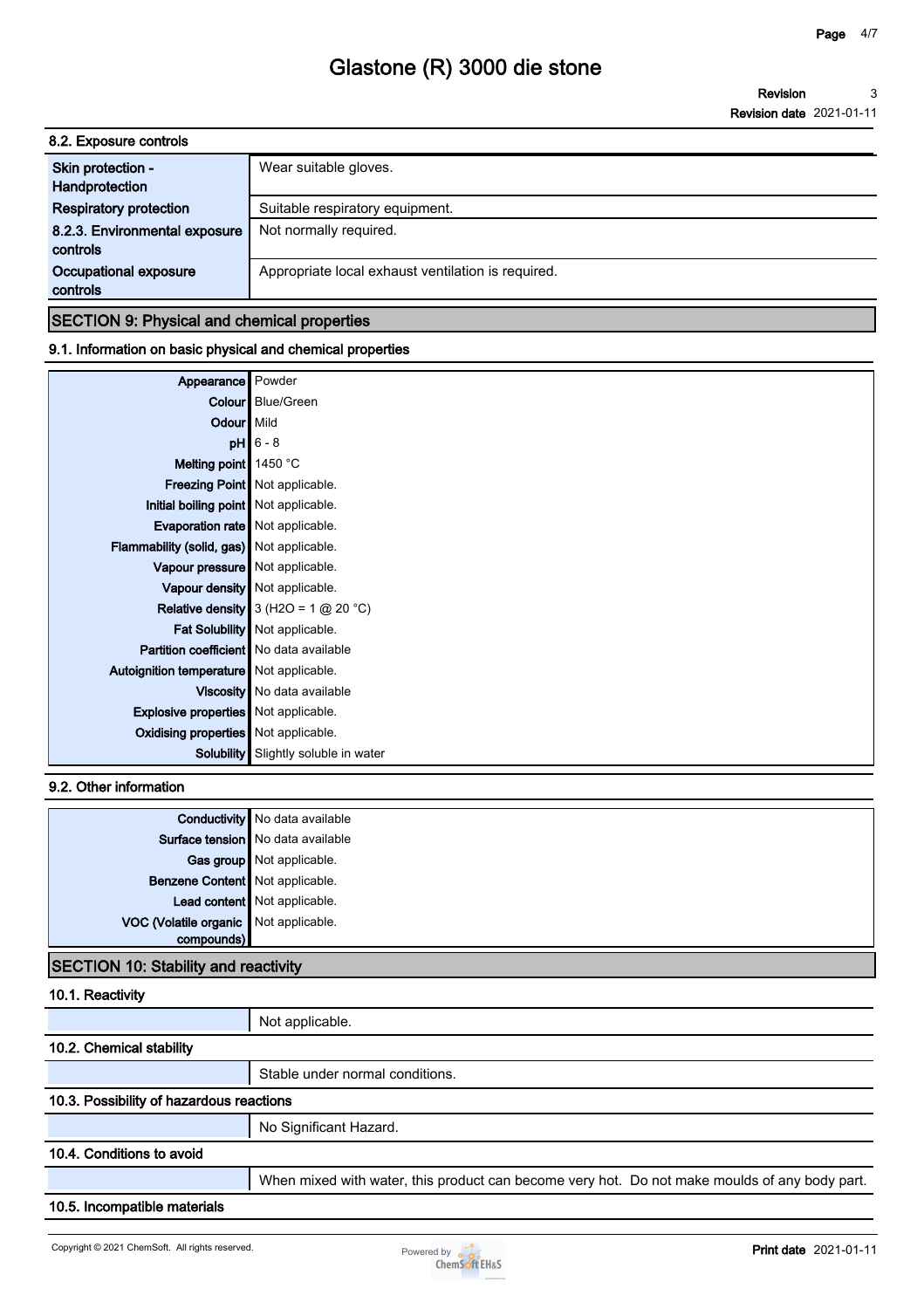**Revision date 2021-01-11**

| 10.5. Incompatible materials                                                                                                         |                                                                                                                                                                                                                                                                                                                                                                                                                                                                                                                                                                                                                                                                                                                                                                                                                                                                                                                                                                                                                                                                                                                                                                                                            |  |  |  |  |  |  |
|--------------------------------------------------------------------------------------------------------------------------------------|------------------------------------------------------------------------------------------------------------------------------------------------------------------------------------------------------------------------------------------------------------------------------------------------------------------------------------------------------------------------------------------------------------------------------------------------------------------------------------------------------------------------------------------------------------------------------------------------------------------------------------------------------------------------------------------------------------------------------------------------------------------------------------------------------------------------------------------------------------------------------------------------------------------------------------------------------------------------------------------------------------------------------------------------------------------------------------------------------------------------------------------------------------------------------------------------------------|--|--|--|--|--|--|
|                                                                                                                                      | mixing water and acids must be supervised, due to large amounts of heat produced.                                                                                                                                                                                                                                                                                                                                                                                                                                                                                                                                                                                                                                                                                                                                                                                                                                                                                                                                                                                                                                                                                                                          |  |  |  |  |  |  |
| 10.6. Hazardous decomposition products                                                                                               |                                                                                                                                                                                                                                                                                                                                                                                                                                                                                                                                                                                                                                                                                                                                                                                                                                                                                                                                                                                                                                                                                                                                                                                                            |  |  |  |  |  |  |
|                                                                                                                                      |                                                                                                                                                                                                                                                                                                                                                                                                                                                                                                                                                                                                                                                                                                                                                                                                                                                                                                                                                                                                                                                                                                                                                                                                            |  |  |  |  |  |  |
|                                                                                                                                      | calcium oxide. Sulphur oxides.                                                                                                                                                                                                                                                                                                                                                                                                                                                                                                                                                                                                                                                                                                                                                                                                                                                                                                                                                                                                                                                                                                                                                                             |  |  |  |  |  |  |
| <b>SECTION 11: Toxicological information</b>                                                                                         |                                                                                                                                                                                                                                                                                                                                                                                                                                                                                                                                                                                                                                                                                                                                                                                                                                                                                                                                                                                                                                                                                                                                                                                                            |  |  |  |  |  |  |
| 11.1. Information on toxicological effects                                                                                           |                                                                                                                                                                                                                                                                                                                                                                                                                                                                                                                                                                                                                                                                                                                                                                                                                                                                                                                                                                                                                                                                                                                                                                                                            |  |  |  |  |  |  |
| <b>Acute toxicity</b>                                                                                                                | Intended use. No Significant Hazard.                                                                                                                                                                                                                                                                                                                                                                                                                                                                                                                                                                                                                                                                                                                                                                                                                                                                                                                                                                                                                                                                                                                                                                       |  |  |  |  |  |  |
| Skin corrosion/irritation                                                                                                            | No irritation expected.                                                                                                                                                                                                                                                                                                                                                                                                                                                                                                                                                                                                                                                                                                                                                                                                                                                                                                                                                                                                                                                                                                                                                                                    |  |  |  |  |  |  |
| Serious eye damage/irritation                                                                                                        | Causes eye irritation.                                                                                                                                                                                                                                                                                                                                                                                                                                                                                                                                                                                                                                                                                                                                                                                                                                                                                                                                                                                                                                                                                                                                                                                     |  |  |  |  |  |  |
| Respiratory or skin<br>sensitisation                                                                                                 | No sensitizaton effects reported.                                                                                                                                                                                                                                                                                                                                                                                                                                                                                                                                                                                                                                                                                                                                                                                                                                                                                                                                                                                                                                                                                                                                                                          |  |  |  |  |  |  |
| Germ cell mutagenicity                                                                                                               | No mutagenic effects reported.                                                                                                                                                                                                                                                                                                                                                                                                                                                                                                                                                                                                                                                                                                                                                                                                                                                                                                                                                                                                                                                                                                                                                                             |  |  |  |  |  |  |
| Carcinogenicity                                                                                                                      | Known Human Carcinogens (Category 1).                                                                                                                                                                                                                                                                                                                                                                                                                                                                                                                                                                                                                                                                                                                                                                                                                                                                                                                                                                                                                                                                                                                                                                      |  |  |  |  |  |  |
| Reproductive toxicity                                                                                                                | No observed effect level. No observed effect concentration.                                                                                                                                                                                                                                                                                                                                                                                                                                                                                                                                                                                                                                                                                                                                                                                                                                                                                                                                                                                                                                                                                                                                                |  |  |  |  |  |  |
| STOT-single exposure                                                                                                                 | No known adverse health effects.                                                                                                                                                                                                                                                                                                                                                                                                                                                                                                                                                                                                                                                                                                                                                                                                                                                                                                                                                                                                                                                                                                                                                                           |  |  |  |  |  |  |
| STOT-repeated exposure<br><b>Aspiration hazard</b><br>11.1.4. Toxicological Information<br><b>SECTION 12: Ecological information</b> | Chronic effects < 1% respirable crystalline silica<br>Prolonged inhalation of respirable crystalline silica<br>In 1997, the International Agency for Research on Cancer (IARC) concluded that crystalline silica<br>inhaled from occupational sources can cause lung cancer in humans. However it pointed out that<br>not all industrial circumstances, nor all crystalline silica types, were to be incriminated. (IARC<br>Monographs on the evaluation of the carcinogenic risks of chemicals to humans, Silica, silicates<br>dust and organic fibers, 1997, Vol. 68, IARC, Lyon, France). In June 2003, the European<br>Commission's Scientific Committee for Occupational Exposure Limits (SCOEL) concluded:<br>(SCOEL SUM Doc 94-final on respirable crystalline silica, June 2003)<br>There is a body of evidence supporting the fact that increased cancer risk would be limited to<br>people already suffering from silicosis. Worker protection against silicosis should be assured by<br>respecting the existing regulatory occupational exposure limits and implementing additional risk<br>management measures where required (see Section 16).<br>No Significant Hazard.<br>No data available |  |  |  |  |  |  |
|                                                                                                                                      |                                                                                                                                                                                                                                                                                                                                                                                                                                                                                                                                                                                                                                                                                                                                                                                                                                                                                                                                                                                                                                                                                                                                                                                                            |  |  |  |  |  |  |
| 12.1. Toxicity                                                                                                                       |                                                                                                                                                                                                                                                                                                                                                                                                                                                                                                                                                                                                                                                                                                                                                                                                                                                                                                                                                                                                                                                                                                                                                                                                            |  |  |  |  |  |  |
| Glastone (R) 3000 die stone                                                                                                          | Fish LC50/96h: 1970.000 mg/l                                                                                                                                                                                                                                                                                                                                                                                                                                                                                                                                                                                                                                                                                                                                                                                                                                                                                                                                                                                                                                                                                                                                                                               |  |  |  |  |  |  |
| 12.2. Persistence and degradability                                                                                                  |                                                                                                                                                                                                                                                                                                                                                                                                                                                                                                                                                                                                                                                                                                                                                                                                                                                                                                                                                                                                                                                                                                                                                                                                            |  |  |  |  |  |  |
|                                                                                                                                      | No data is available on this product.                                                                                                                                                                                                                                                                                                                                                                                                                                                                                                                                                                                                                                                                                                                                                                                                                                                                                                                                                                                                                                                                                                                                                                      |  |  |  |  |  |  |
| 12.3. Bioaccumulative potential                                                                                                      |                                                                                                                                                                                                                                                                                                                                                                                                                                                                                                                                                                                                                                                                                                                                                                                                                                                                                                                                                                                                                                                                                                                                                                                                            |  |  |  |  |  |  |
|                                                                                                                                      |                                                                                                                                                                                                                                                                                                                                                                                                                                                                                                                                                                                                                                                                                                                                                                                                                                                                                                                                                                                                                                                                                                                                                                                                            |  |  |  |  |  |  |
|                                                                                                                                      | Does not bioaccumulate.                                                                                                                                                                                                                                                                                                                                                                                                                                                                                                                                                                                                                                                                                                                                                                                                                                                                                                                                                                                                                                                                                                                                                                                    |  |  |  |  |  |  |
| <b>Partition coefficient</b>                                                                                                         |                                                                                                                                                                                                                                                                                                                                                                                                                                                                                                                                                                                                                                                                                                                                                                                                                                                                                                                                                                                                                                                                                                                                                                                                            |  |  |  |  |  |  |
|                                                                                                                                      | Glastone (R) 3000 die stone No data available                                                                                                                                                                                                                                                                                                                                                                                                                                                                                                                                                                                                                                                                                                                                                                                                                                                                                                                                                                                                                                                                                                                                                              |  |  |  |  |  |  |
|                                                                                                                                      |                                                                                                                                                                                                                                                                                                                                                                                                                                                                                                                                                                                                                                                                                                                                                                                                                                                                                                                                                                                                                                                                                                                                                                                                            |  |  |  |  |  |  |
| 12.4. Mobility in soil                                                                                                               |                                                                                                                                                                                                                                                                                                                                                                                                                                                                                                                                                                                                                                                                                                                                                                                                                                                                                                                                                                                                                                                                                                                                                                                                            |  |  |  |  |  |  |
|                                                                                                                                      | Not determined.                                                                                                                                                                                                                                                                                                                                                                                                                                                                                                                                                                                                                                                                                                                                                                                                                                                                                                                                                                                                                                                                                                                                                                                            |  |  |  |  |  |  |
|                                                                                                                                      |                                                                                                                                                                                                                                                                                                                                                                                                                                                                                                                                                                                                                                                                                                                                                                                                                                                                                                                                                                                                                                                                                                                                                                                                            |  |  |  |  |  |  |
|                                                                                                                                      |                                                                                                                                                                                                                                                                                                                                                                                                                                                                                                                                                                                                                                                                                                                                                                                                                                                                                                                                                                                                                                                                                                                                                                                                            |  |  |  |  |  |  |

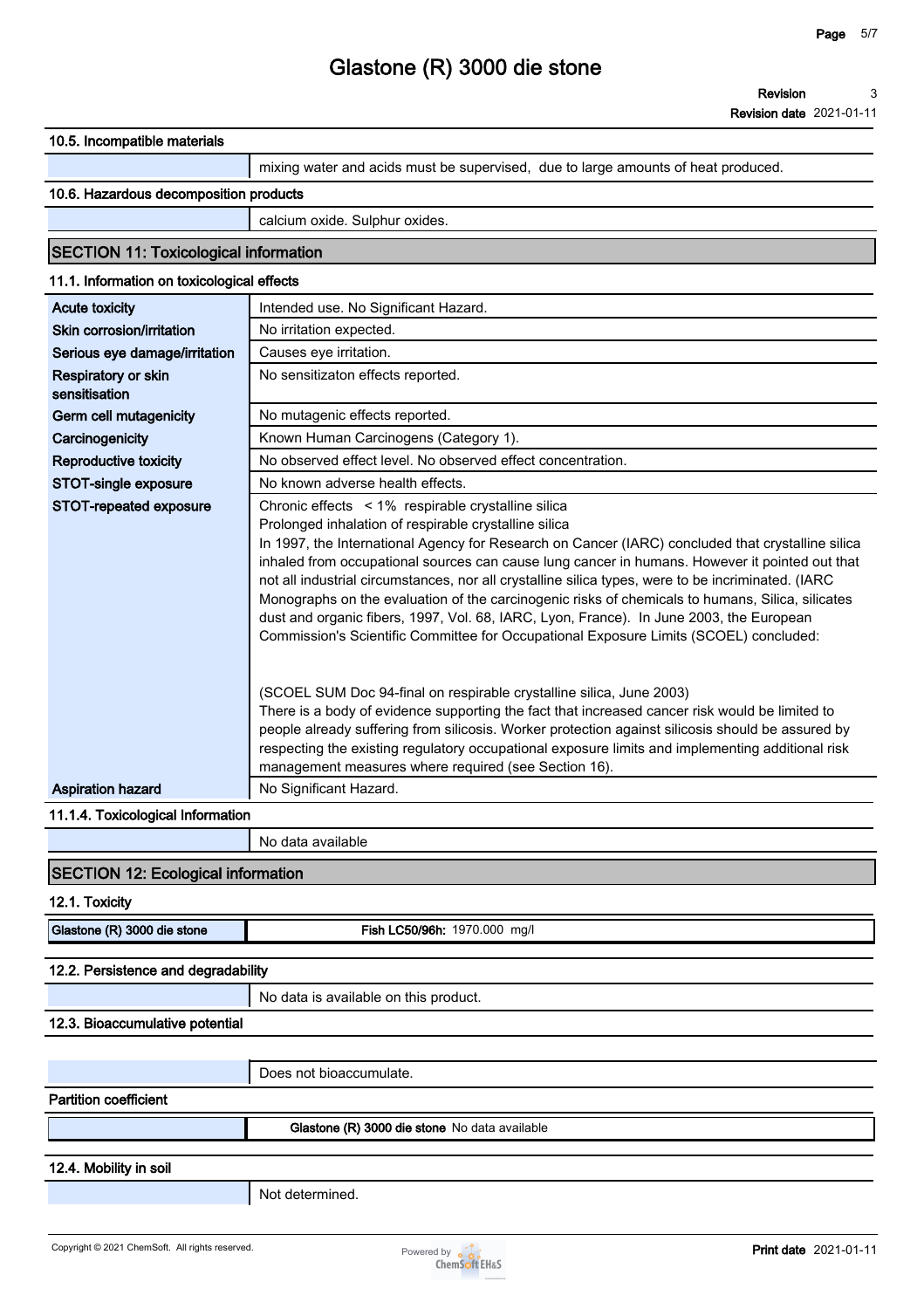|                          | <b>Revision</b> |           |  |  |
|--------------------------|-----------------|-----------|--|--|
| $\overline{\phantom{0}}$ |                 | --------- |  |  |

| 12.5. Results of PBT and vPvB assessment                                                                                                                                                                                                                                                                                      |
|-------------------------------------------------------------------------------------------------------------------------------------------------------------------------------------------------------------------------------------------------------------------------------------------------------------------------------|
| Not determined.                                                                                                                                                                                                                                                                                                               |
| 12.6. Other adverse effects                                                                                                                                                                                                                                                                                                   |
| Not applicable.                                                                                                                                                                                                                                                                                                               |
| <b>SECTION 13: Disposal considerations</b>                                                                                                                                                                                                                                                                                    |
| 13.1. Waste treatment methods                                                                                                                                                                                                                                                                                                 |
| Dispose of in compliance with all. local and national regulations.                                                                                                                                                                                                                                                            |
| <b>Disposal methods</b>                                                                                                                                                                                                                                                                                                       |
| Contact a licensed waste disposal company.                                                                                                                                                                                                                                                                                    |
| Disposal of packaging                                                                                                                                                                                                                                                                                                         |
| Empty containers can be sent for disposal or recycling.                                                                                                                                                                                                                                                                       |
| <b>SECTION 14: Transport information</b>                                                                                                                                                                                                                                                                                      |
| 14.1. UN number                                                                                                                                                                                                                                                                                                               |
| The product is not classified as dangerous for carriage.                                                                                                                                                                                                                                                                      |
| 14.2. UN proper shipping name                                                                                                                                                                                                                                                                                                 |
| The product is not classified as dangerous for carriage.                                                                                                                                                                                                                                                                      |
| 14.3. Transport hazard class(es)                                                                                                                                                                                                                                                                                              |
| The product is not classified as dangerous for carriage.                                                                                                                                                                                                                                                                      |
| 14.4. Packing group                                                                                                                                                                                                                                                                                                           |
| The product is not classified as dangerous for carriage.                                                                                                                                                                                                                                                                      |
| 14.5. Environmental hazards                                                                                                                                                                                                                                                                                                   |
| The product is not classified as dangerous for carriage.                                                                                                                                                                                                                                                                      |
| 14.6. Special precautions for user                                                                                                                                                                                                                                                                                            |
| The product is not classified as dangerous for carriage.                                                                                                                                                                                                                                                                      |
| 14.7. Transport in bulk according to Annex II of MARPOL 73/78 and the IBC Code                                                                                                                                                                                                                                                |
| The product is not classified as dangerous for carriage.                                                                                                                                                                                                                                                                      |
| <b>Further information</b>                                                                                                                                                                                                                                                                                                    |
| The product is not classified as dangerous for carriage.                                                                                                                                                                                                                                                                      |
| <b>SECTION 15: Regulatory information</b>                                                                                                                                                                                                                                                                                     |
| 15.1. Safety, health and environmental regulations/legislation specific for the substance or mixture                                                                                                                                                                                                                          |
| <b>Regulations</b><br>U.S. FEDERAL REGULATIONS: Dental family of investments - Glastone(R) 3000. CERCLA 103<br>Reportable Quantity: is not subject to CERCLA reporting requirements. Many states have more<br>stringent release reporting requirements. Report spills required under federal, state and local<br>regulations. |
| Hazard Category For Section 311/312: Chronic health                                                                                                                                                                                                                                                                           |
| Section 313 Toxic Chemicals: This product contains the following chemicals subject to Annual<br>Release Reporting Requirements Under SARA Title III, Section 313 (40 CFR 372): None                                                                                                                                           |
| Section 302 Extremely Hazardous Substances (TPQ): None                                                                                                                                                                                                                                                                        |

**EPA Toxic Substances Control Act (TSCA) Status: All of the components of this product are listed on the TSCA inventory.**